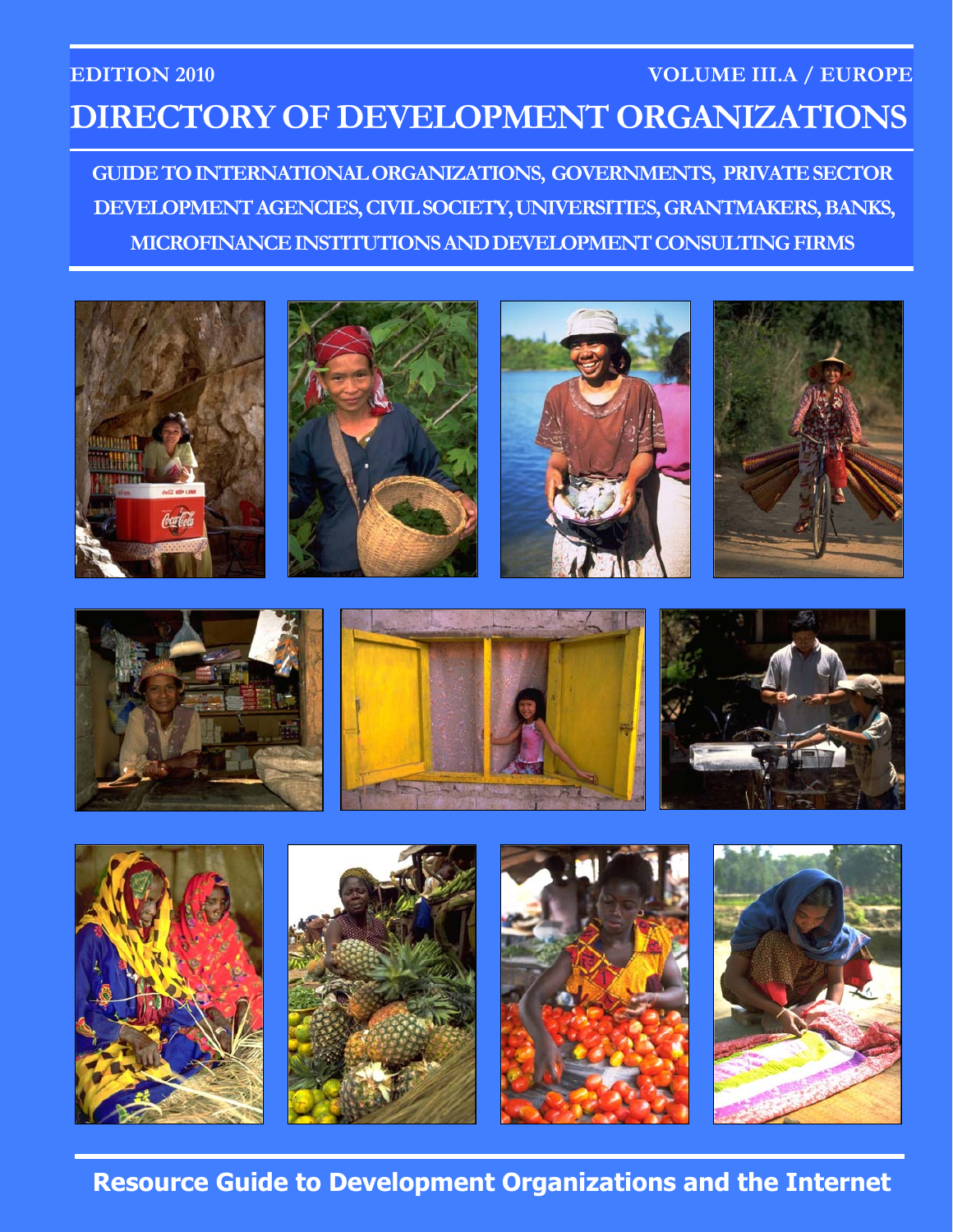### **Welcome to the directory of development organizations 2010, Volume III: Europe**

The directory of development organizations, listing 63.350 development organizations, has been prepared to facilitate international cooperation and knowledge sharing in development work, both among civil society organizations, research institutions, governments and the private sector.

The directory aims to promote interaction and active partnerships among key development organisations in civil society, including NGOs, trade unions, faith-based organizations, indigenous peoples movements, foundations and research centres. In creating opportunities for dialogue with governments and private sector, civil society organizations are helping to amplify the voices of the poorest people in the decisions that affect their lives, improve development effectiveness and sustainability and hold governments and policymakers publicly accountable.

In particular, the directory is intended to provide a comprehensive source of reference for development practitioners, researchers, donor employees, and policymakers who are committed to good governance, sustainable development and poverty reduction, through: the financial sector and microfinance, trade and business development services, rural development and appropriate technology, private sector development and policy reforms, legislation & rule of law and good governance, community development and social protection, gender equality and participation, environment and health, research, training and education.

As part of the collective effort to meet the Millennium Development Goals by 2015, the Year of Microcredit provided an opportunity for the international community to raise awareness about the importance of microfinance in eradicating poverty, and to enhance existing programmes that support sustainable, inclusive financial sectors worldwide. In essence, microfinance offers each day the possibility and hope to many poor people of improving - through their own efforts - their household economic welfare and well-being and enterprise stability and growth. Therefore, In this 2010 edition, microfinance actors and practitioner organizations have been marked by **[M]**, integrating microfinance institutions and enabling environment into one directory.

This cutting-edge publication -- Tenth Edition -- will give you hundreds (thousands) of useful sites where you can find the statistics, reports, regulations, best practices and other key information you need...when you need it. This time-saving tool includes a country finder index and annotates each organization by category, so you'll know from the start whether an organization is worth visiting. Its Internet resources will point you in the direction of the best development resources available in each country on the World Wide Web today.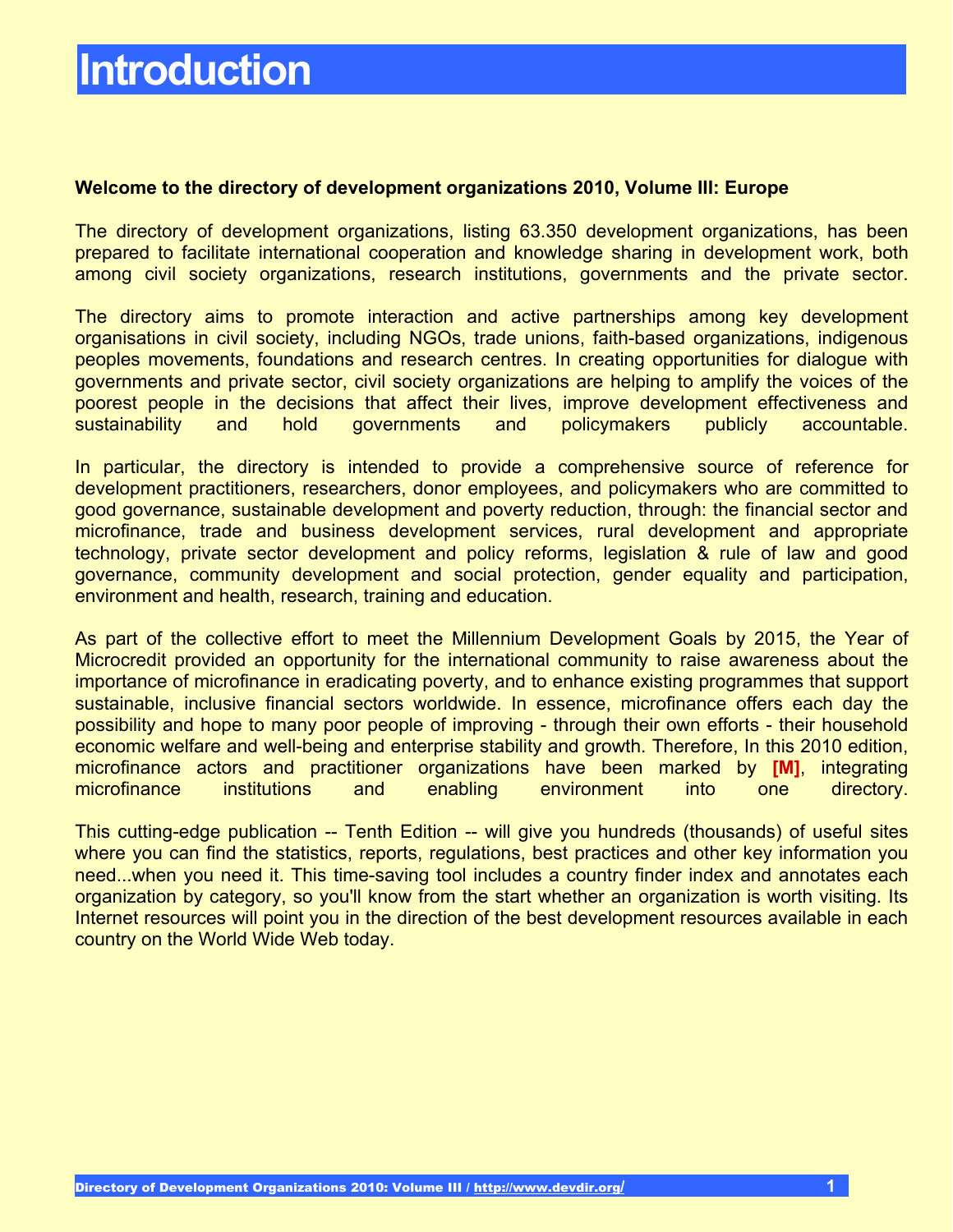### **Please note:**

- ! For easier referencing, the directory has been divided into 6 geographical sections: Africa, Asia and the Middle East, Europe, Latin America and the Caribbean, North America, and Oceania.
- ! For each of the regions contacts have been annotated by the following 9 categories: (1) international organizations; (2) government institutions; (3) private sector support organizations (including fairtrade); (4) finance institutions; (5) training and research centres; (6) civil society organizations; (7) development consulting firms (including references to job opportunities and vacancy announcements); (8) information providers (development newsletters/journals); and, (9) grantmakers.
- The directory can be used in a variety of ways... by researchers, consultants and other development practitioners searching for up-to-date institutional information for a particular country; by trainers using the directories as a reference tool for their training programmes; by organizations trying to identify possible project partners; by individuals looking to identify possible employers; by funders seeking grantees; by grantees in search of funders; or by organizations aiming at identifying those institutions, agencies and programmes which are dedicated to providing resources, products and services to their members.
- ! For an advanced search we recommend to download Adobe Reader's latest full version and try the excellent search capabilities by using its "Search PDF Pane". All search results are shown on-the-fly in one pane and options for multiple-document searches do exist.
- In this 2010 Edition: Create your own personal directory of development organizations. All files are now enabled for adding pointers and comments to the directory (Adobe Reader's full version of 7.0 or higher required).
- ! Please use the following e-mail address to communicate any comments or suggestions: info@devdir.org.

#### **DISCLAIMER**

Copyright © 2000-2010. This web site is maintained for information purposes only. The purpose of this web site is to provide free information and resources to the development community. All directories can be downloaded for free, at no cost. Users may download, copy and reprint information from the site for non-commercial purposes so long as the source is cited. However, you may not resell, redistribute or create derivative works from the materials on this web site without our express permission in writing. This web site is provided "as is". We use our best efforts to maintain this web site, but we can not be held responsible whatsoever for the contents and accuracy of the information listed on this site and reject any liability due to direct or indirect use of the informations featured on this site, its printed directories or the links to other web sites mentioned in the directories. The information in the directories is being provided as a service only and does not imply endorsement or approval of its content nor a comprehensive listing of all available organizations. The database is not exhaustive and there may be other relevant organizations in your country. All materials available at this website are copyright protected. All rights reserved.

Photos with bicycles on coverpage by Jim Holmes; All other photos by Adam Rogers/UNCDF.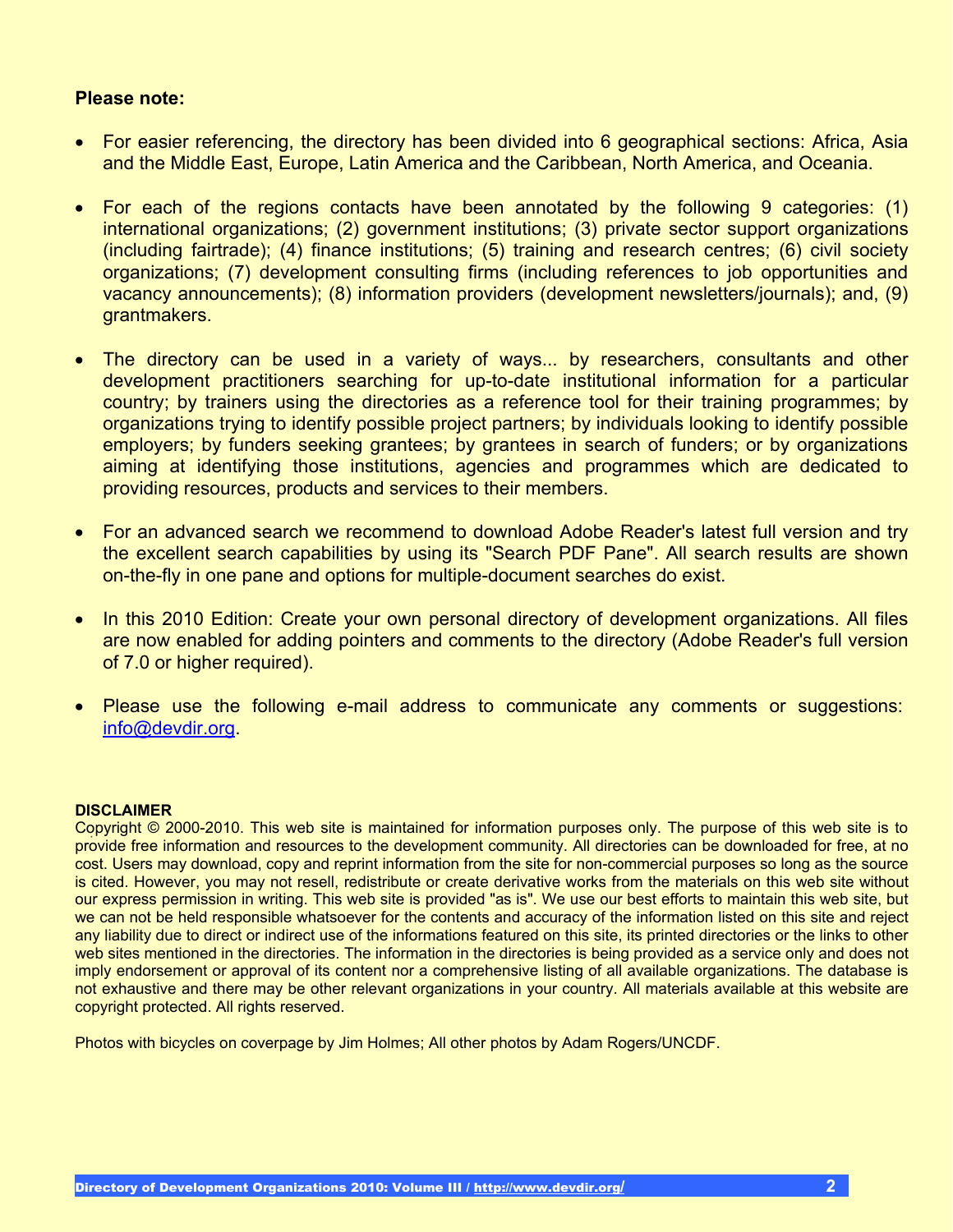# **Countryfinder: Macedonia**

÷,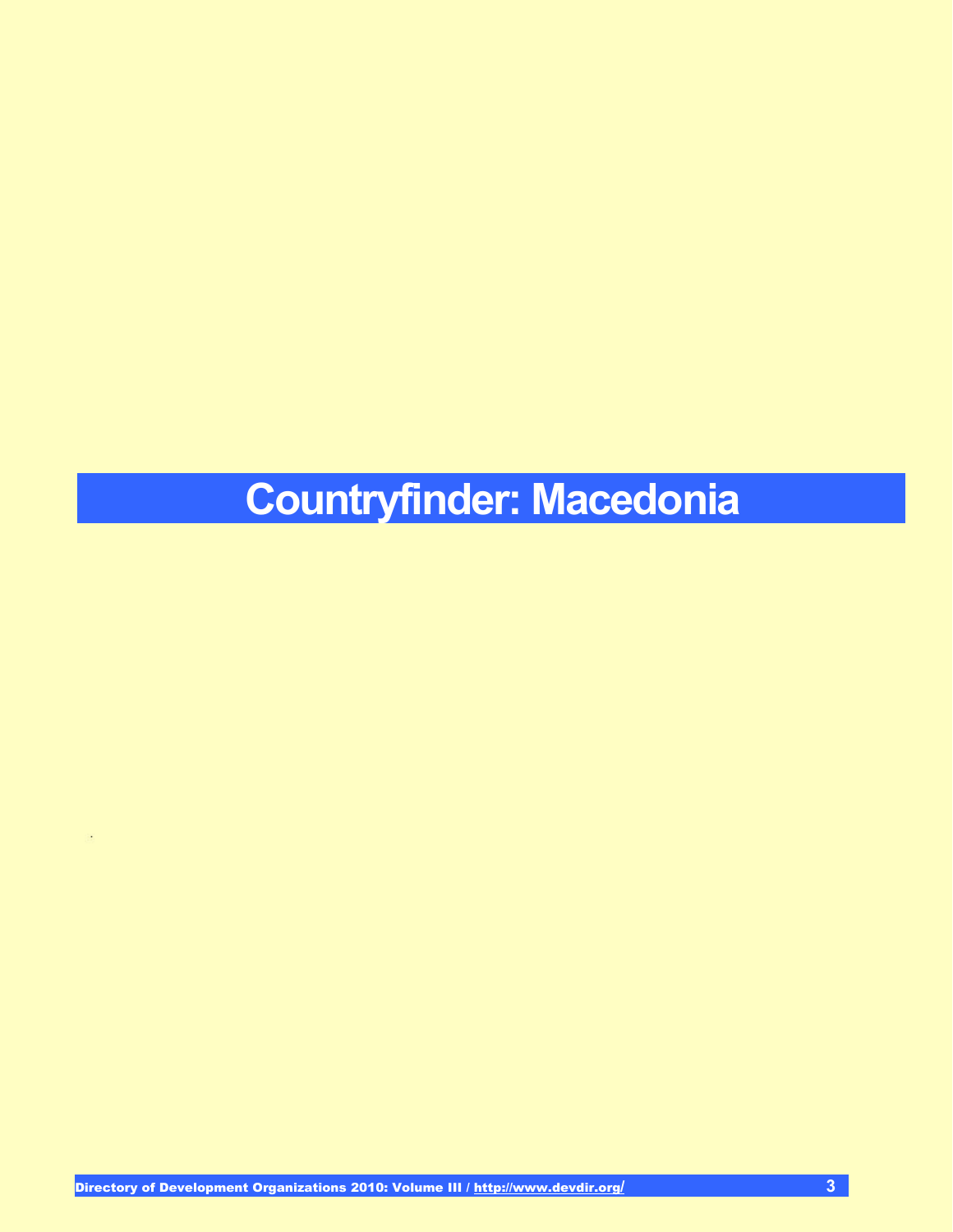**ACDI / VOCA (Macedonia) - Agricultural Cooperative Development International [M] Mailing address: Ul. Dame Gruev, lokal 53** Skopje 1000 Macedonia **Other address: Tel.:** 389-2-322-0550 **Fax:** 389-2-311-7000 **E-mail:** av-mac@acdivoca.org.mk **Web page:** http://www.acdivoca.org/ **Category:** 6. CSO **Notes:**

**ACTED - Agency for Technical Co-operation and Development (Macedonia) [M] Mailing address: Ruzeltova N°39 1000 Skopje** Macedonia **Other address: Tel.:** 389-2-306-7797 **Fax:** 389-2-306-7797 **E-mail:** skopje@acted.org **Web page:** http://www.acted.org/ **Category:** 6. CSO **Notes:**

" **ADA - Austrian Development Agency (Macedonia) Mailing address:** Mile Pop Jordanov 8 Skopje MK-1000 Macedonia **Other address: Tel.:** 389-2-306-0235 **Fax:** 389-2-306-0236 **E-mail:** skopje@ada.gv.at **Web page:** http://www.ada.gv.at/ **Category:** 1. International **Notes:**

**ADI - Association for Democratic Initiatives (Macedonia) Mailing address:** Bul. Braka Ginovski 61, 3rd Entrance, 3rd Floor 1230 Gostivar Macedonia **Other address: Tel.:** 389-42-22-1100 **Fax:** 389-42-22-1102 **E-mail:** adi@adi.org.mk **Web page:** http://www.adi-macedonia.org/ **Category:** 6. CSO **Notes:**

**ADRA (Macedonia) - Adventist Development and Relief Agency International [M]** *Mailing address:* **ul Vlae 42 1000 Skopje Macedonia Other address: Tel.:** 389-2-204-8038 **Fax:** 389-2-204-8038 **E-mail:** contact@adra.org.mk **Web page:** http://www.adra.org/ **Category:** 6. CSO **Notes:** Other Web page: Other address:<br>http://adra.org.mk/

" **AIESEC (Macedonia) - International Association of Students in Economics and Business Management Mailing address:** Krste Misirkov bb 1000 Skopje Macedonia **Other address: Tel.: Fax: E-mail:** macedonia@aiesec.net **Web page:** http://www.aiesec.org/ **Category:** 5. Training and Research **Notes:** Other Web page: http://www.mk.aiesec.org/

**AMCHAM (Macedonia) - American Chamber of Commerce** *Mailing address:* **Dimitrija Cupovski #2, Pelagonija Building 1000 Skopje Macedonia<br>***Other address: Tel.:* **389-2-321-6714** *Fax:* **389-2-313-5441** *E-mail: Web page:* **http Other address: Tel.:** 389-2-321-6714 **Fax:** 389-2-313-5441 **E-mail: Web page:** http://www.amcham.com.mk/ **Category:** 3. Private sector **Notes:**

" **AME - Association for Modern Economy (Macedonia) Mailing address:** GTC I-63/1 1220 Tetovo Macedonia **Other address: Tel.:** 389-44-33- 3519 **Fax: E-mail:** mail@ame.org.mk **Web page:** http://www.ame.org.mk/ **Category:** 5. Training and Research **Notes:**

**American Councils for International Education (Macedonia)** Mailing address: Ul. "Karpos" 2 BB, Nova zgrada na Masinski fakultet 3-ti sprat Skopje 1000 Macedonia **Other address: Tel.:** 389-2-309-9474 **Fax:** 389-2-309-9474 **E-mail:** skopje@americancouncilssee.org **Web page:** http://www.americancouncils.org/ **Category:** 5. Training and Research **Notes:** Other Web page: http://www.ac-see.org/

" **AMOS Center for Human Rights (Macedonia) Mailing address:** st. Skoevska 114 Bitola Macedonia **Other address: Tel.:** 389-4-725-2307 **Fax:** 389-4-725-2307 **E-mail:** amos@amos.org.mk **Web page:** http://www.amos.org.mk/ **Category:** 6. CSO **Notes:**

**APPRM - Agency for Promotion of Entrepreneurship of the Republic of Macedonia Mailing address: P.O. Box 657 Skopje 1000** Macedonia **Other address:** Nikola Vapcarov 7 Skopje 1000 Macedonia **Tel.:** 389-2-312-0132 **Fax:** 389-2-313-5494 **E-mail:** apprm@apprm.org.mk **Web page:** http://www.apprm.org.mk/ **Category:** 3. Private sector **Notes:**

" **ARC - American Refugee Committee (Macedonia) [M] Mailing address:** Skopje Macedonia **Other address: Tel.: Fax: E-mail:** office@arc.org.mk **Web page:** http://www.arcrelief.org/ **Category:** 6. CSO **Notes:**

**Association of Citizens Akcija Zdruzenska - Skopje (Macedonia)** *Mailing address:* bul. Ilinden no. 39/ 1- 2 Skopje 1000 Macedonia *Other* **address: Tel.:** 389-2-321-5660 **Fax:** 389-2-321-5661 **E-mail:** info@zdruzenska.org.mk zdruzenska@mt.net.mk **Web page:** http://www.zdruzenska.org.mk/ **Category:** 6. CSO **Notes:**

**BSC Macedonia - Business Startup Centre Bitola (Macedonia)** Mailing address: Faculty for Technical sciences-Bitola, Str. Ivo Lola Ribar No. bb<br>Bitola 7000 Macedonia Other address: Tel.: 389-4-720-7765 Fax: 389-4-720-7765 Bitola 7000 Macedonia **Other address: Tel.:** 389-4-720-7765 **Fax:** 389-4-720-7765 **E-mail:** info@bscbitola.org **Web page:** http://www.bscbitola.org/ **Category:** 5. Training and Research **Notes:**

" **CAD - Children's Aid Direct (Macedonia) Mailing address:** Risto Ravanovski 3 Skopje Macedonia **Other address: Tel.:** 389-2-306-6938 **Fax:** 389- 2-306-6938 **E-mail:** cad\_sk@informa.com.mk **Web page:** http://www.cad.org.uk/ **Category:** 6. CSO **Notes:**

" **CARE International (Macedonia) [M] Mailing address:** Maksim Gorki 20/3 Skopje Macedonia **Other address: Tel.:** 389-2-322-2229 **Fax:** 389-2-321- 4632 **E-mail:** care@unet.com.mk **Web page:** http://www.care.org/ **Category:** 6. CSO **Notes:**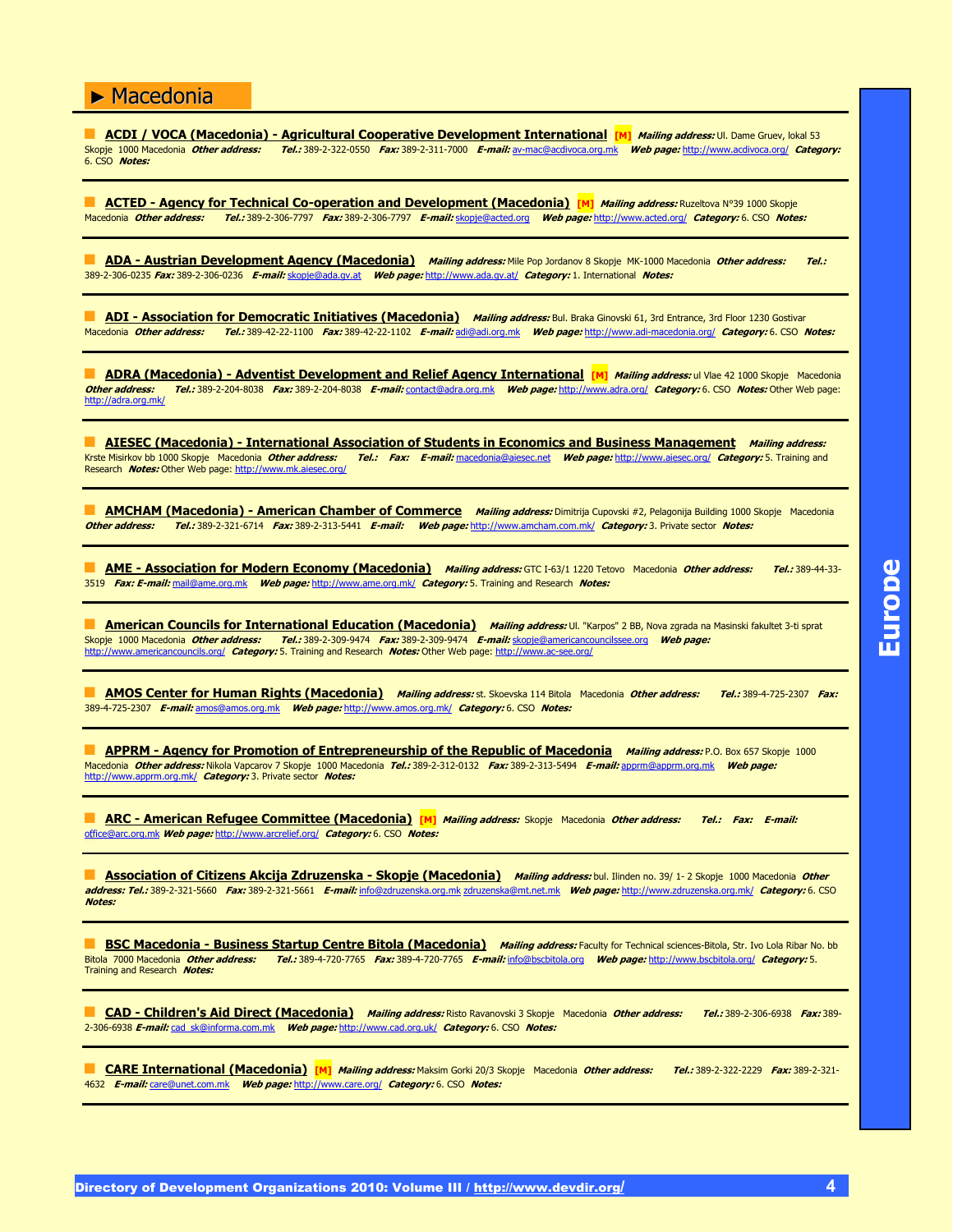**Caritas (Macedonia)** [M] *Mailing address:* ul Petar Poparsov 47 1000 Skopje Macedonia Other address: Tel.: 389-2-322-4190 Fax: 389-2-311-0418 E**mail:** caritasmacedonia@hotmail.com caritasd@mt.net.mk **Web page:** http://www.caritas.org/ **Category:** 6. CSO **Notes:**

**CELOR - Centar za Lokalen Razvoj / Center for Local Development (Macedonia)** *Mailing address:* **ul. Vodnjanska 35/12 Skopje 1000<br>Macedonia** *Other address: Tel.:* **389-2-317-9456 Fax: 389-2-306-7602 F-mail: contact@celor.org** Macedonia **Other address: Tel.:** 389-2-317-9456 **Fax:** 389-2-306-7602 **E-mail:** contact@celor.org.mk **Web page:** http://www.celor.org.mk/ **Category:** 5. Training and Research **Notes:**

**CoE - Council of Europe (Macedonia)** Mailing address: ul. Mito Hadzivasilev Jasmin b.b., Museum of the City of Skopje – I floor Skopje 91000 Macedonia **Other address: Tel.:** 389-2-312-3616 **Fax:** 389-2-312-3617 **E-mail:** iocoesk.g@mt.net.mk **Web page:** http://www.coe.int/ **Category:** 1. International **Notes:** Other Web page: http://www.iocoe.org.mk/

" **Constitutional Court (Macedonia) Mailing address:** 12 Udarna Brigada, 2 Skopje 1000 Macedonia **Other address: Tel.:** 389-2-311-9355 **Fax:** 389-2- 311-9355 **E-mail:** usud@usud.gov.mk **Web page:** http://www.usud.gov.mk/ **Category:** 2. Government **Notes:**

" **Cooperazione Italiana (Macedonia) Mailing address:** Marsal Tito 21 1/5 Skopje Macedonia **Other address: Tel.:** 389-2-323-0793 **Fax:** 389-2-323- 0793 **E-mail:** coopita@mol.com.mk **Web page:** http://www.esteri.it/ **Category:** 6. CSO **Notes:**

CPC - Commission for Protection of Competition (Macedonia) Mailing address: Mito Hadzivasilev Jasmin bb (Building of New Macedonia 6th floor) Skopje 1000 Macedonia **Other address: Tel.:** 389-2-329-8666 **Fax:** 389-2-329-6466 **E-mail:** kzk@kzk.gov.mk **Web page:** http://www.kzk.gov.mk/ **Category:** 2. Government **Notes:**

" **CRIC - Centro Regionale d'Intervento per la Cooperazione (Macedonia) Mailing address:** Cedomir Menderovic 29 Skopje Macedonia **Other address: Tel.:** 389-2-321-2859 **Fax:** 389-2-321-2867 **E-mail:** cricospe@mol.com.mk **Web page:** http://www.cric.it/ **Category:** 6. CSO **Notes:**

" **CRPM - Center for Research and Policy Making (Macedonia) Mailing address:** St. Mirche Macan bb 1000 Skopje Macedonia **Other address: Tel.:** 389-2-313-4085 **Fax: E-mail:** crpm@crpm.org.mk **Web page:** http://www.crpm.org.mk/ **Category:** 5. Training and Research **Notes:**

" **Customs Administration (Macedonia) Mailing address:** Lazar Licenovski 13 Skopje 1000 Macedonia **Other address: Tel.:** 389-9-122-4467 **Fax:** 389-9-123-7832 **E-mail: Web page:** http://www.customs.gov.mk/ **Category:** 2. Government **Notes:**

**Daja - Roma Organization of Women in Macedonia** *Mailing address:* Ivo Lola Ribar 46 Kumanovo Macedonia Other address: **Tel.:** 389-31-42-3654 389-31-41-3662 **Fax:** 389-31-42-3654 **E-mail:** daja@mt.net.mk **Web page:** http://www.daja.org.mk **Category:** 6. CSO **Notes:**

**DCI (Macedonia) - Defence for Children International Mailing address: Gradinka "Snezana", opstina Shuto Orizari ul. Vietnamska bb Skopje MK-**1000 Macedonia **Other address: Tel.:** 389-2-254-6211 **Fax:** 38-92-322-6767 **E-mail: Web page:** http://www.defenceforchildren.org/ **Category:** 6. CSO **Notes:**

" **Delegation of the European Commission (Macedonia) Mailing address:** Marsal Tito 12 1000 Skopje Macedonia **Other address: Tel.:** 389-2- 312-2032 **Fax:** 389-2-312-6213 **E-mail:** delegation-fyrmacedonia@ec.europa.eu **Web page:** http://www.delmkd.ec.europa.eu/ **Category:** 1. International **Notes:**

" **DRC - Danish Refugee Council (Macedonia) Mailing address:** Leninova 64a Skopje Macedonia **Other address: Tel.:** 389-2-323-8104 **Fax:** 389- 2-323-8104 **E-mail:** drclog@mt.net.mk **Web page:** http://www.drc.dk/ **Category:** 6. CSO **Notes:**

" **DROM (Macedonia) Mailing address:** Lokalitet Serava 7a Kumanovo Macedonia **Other address: Tel.:** 389-31-42-7558 **Fax:** 389-31-42-7558 **E-mail:** drom@soros.org.mk **Web page: Category:** 6. CSO **Notes:**

**EBRD (Macedonia) - European Bank for Reconstruction and Development [M]** Mailing address: 3rd Floor, Makedonija Street, 19 Skopje 91000 Macedonia **Other address: Tel.:** 389-2-329-7800 **Fax:** 389-2-323-1238 **E-mail: Web page:** http://www.ebrd.com/ **Category:** 4. Finance **Notes:**

**EBRD (Macedonia) - European Bank for Reconstruction and Development, BAS - Business Advisory Services Programme Mailing address:** 1st Floor Flat 1, Illindenska 47 Skopje 1000 Macedonia **Other address: Tel.:** 389-2-313-5078 **Fax:** 389-2-313-5092 **E-mail: Web page:** http://www.basprog.com.mk/ **Category:** 4. Finance **Notes:**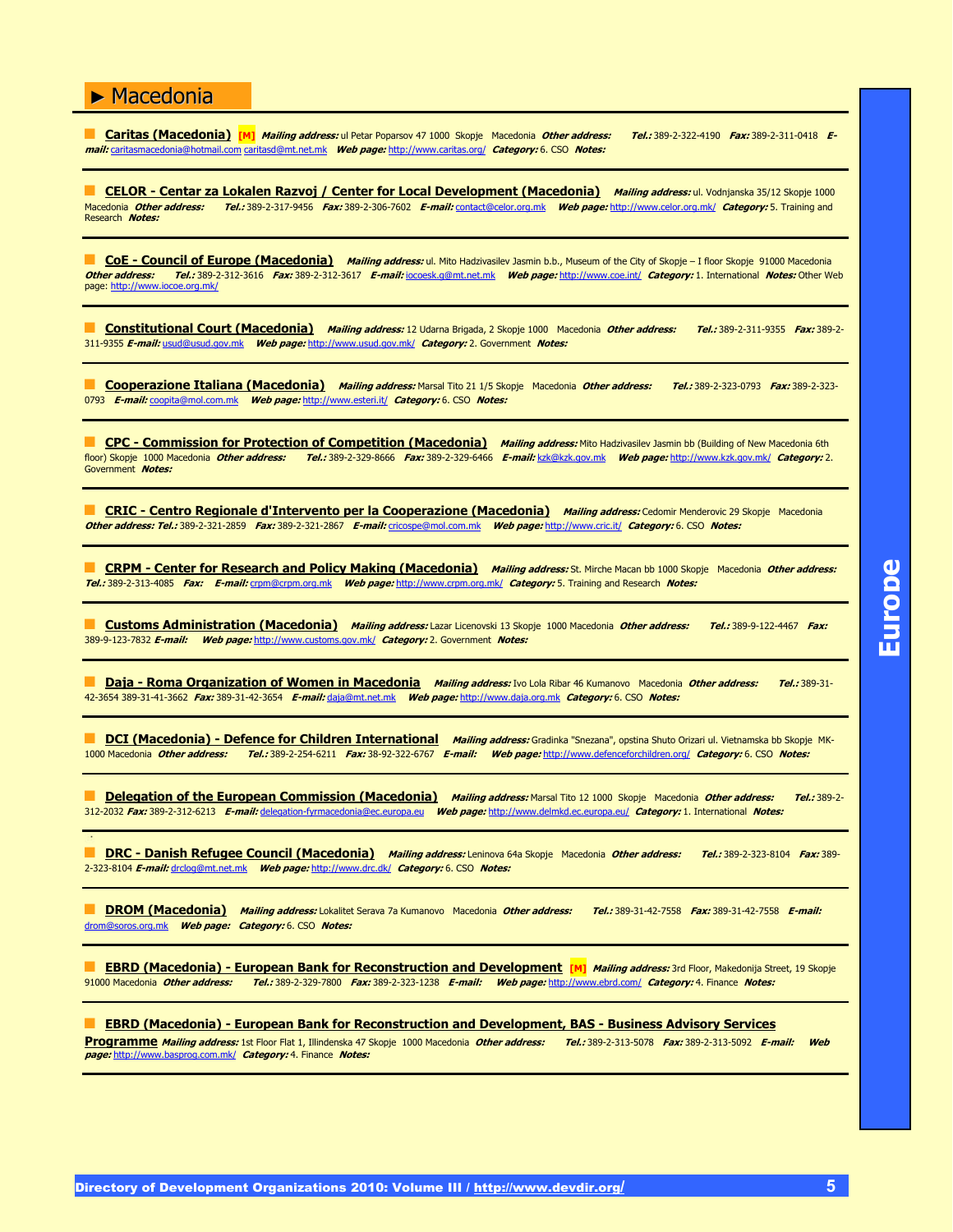**Economic Chamber of Macedonia** Mailing address: Str. Dimitrie Cupovski,13 1000 Skopje Macedonia Other address: PO Box 324 1000 Skopje Macedonia **Tel.:** 389-2-311-8088 **Fax:** 389-2-311-6210 **E-mail:** ic@ic.mchamber.org.mk **Web page:** http://www.mchamber.org.mk/ **Category:** 3. Private sector **Notes:**

**Eko-Agro - Association of Ecological Agricultural Producers (Macedonia) Mailing address: St. Zeleznicka 16 6000 Ohrid Macedonia Other address: Tel.:** 389-46-23-1780 **Fax:** 389-46-26-3634 **E-mail:** eko-agro.ohrid@gica.com.mk **Web page:** http://www.ekoagro.com.mk/ **Category:** 3. Private sector **Notes:**

" **El Hilal (Macedonia) Mailing address:** Cairska 52 Skopje Macedonia **Other address: Tel.:** 389-2-311-8748 389-223-0806 **Fax:** 389-2-323-0806 **E-mail:** el\_hilal@mol.com.mk **Web page: Category:** 6. CSO **Notes:**

" **Embassy of Austria (Macedonia) Mailing address:** Mile Popjordanov 8 Skopje MK-1000 Macedonia **Other address: Tel.:** 389-2-308-3400 **Fax:** 389-2- 308-3150 **E-mail:** skopje-ob@bmeia.gv.at **Web page:** http://www.bmeia.gv.at/ **Category:** 1. International **Notes:**

**Embassy of France (Macedonia)** Mailing address: Salvador Aljende nº 73 Skopje 1000 Macedonia Other address: Tel.: 389-2-324-4330 Fax: 389-2-324-4313 **E-mail:** franamba@mt.net.mk **Web page:** http://www.diplomatie.gouv.fr/ **Category:** 1. International **Notes:** Other Web page: http://www.ambafrance-mk.org/

" **Embassy of Norway (Macedonia) Mailing address:** 8-ma Udarna brigada br. 2 Skopje 1000 Macedonia **Other address: Tel.:** 389-2-329-8190 **Fax:** 389-2-311-1138 **E-mail:** embskp@mfa.no **Web page:** http://www.mfa.no/ **Category:** 1. International **Notes:** Other Web page: http://www.norway.org.mk/

" **Embassy of Sweden (Macedonia) Mailing address:** 8ma Udarna Brigada No. 2 Skopje 1000 Macedonia **Other address: Tel.:** 389-2-329-7880 **Fax:** 389-2-311-2065 **E-mail:** ambassaden.skopje@foreign.ministry.se **Web page:** http://www.ud.se/ **Category:** 1. International **Notes:**

**Embassy of Switzerland (Macedonia)** Mailing address: Maksim Gorki Street 19 Skopje 1000 Macedonia Other address: Tel.: 389-2-310-3300 Fax: 389-2-310-3301 **E-mail:** sko.vertretung@eda.admin.ch **Web page:** http://www.admin.ch/ **Category:** 1. International **Notes:**

**ESEM - Association for Emancipation, Solidarity and Equality of Women (Macedonia)** *Mailing address:* **Maksim Gorki 20 1/4 1000<br>Skopie Macedonia** *Other address: Tel.:* **389-2-329-8295** *Fax:* **389-2-321-1453** *E-mail:* **esem@une** Skopje Macedonia **Other address: Tel.:** 389-2-329-8295 **Fax:** 389-2-321-1453 **E-mail:** esem@unet.com.mk **Web page:** http://www.esem.org.mk/ **Category:** 6. CSO **Notes:**

" **Euro-Balkan (Macedonia) Mailing address:** Bul. Partizanski Odredi 63 1000 Skopje Macedonia **Other address: Tel.:** 389-2-307-5570 **Fax:** 389-2-309- 0731 **E-mail:** ebalkan@soros.org.mk **Web page:** http://www.euba.org.mk/ **Category:** 6. CSO **Notes:**

**Export and Credit Bank, Inc. (Macedonia) [M]** Mailing address: P.O. Box 421 Skopje 1000 Macedonia Other address: Blvd. Partizanski Odredi No 3, blok 11 Skopje 1000 Macedonia **Tel.:** 389-2-324-0800 **Fax:** 389-2-312-2344 **E-mail:** ikbcred@ikbanka.com.mk **Web page:** http://www.ikbanka.com.mk/ **Category:** 4. Finance **Notes:**

" **FAO (Macedonia) - Food and Agriculture Organization [M] Mailing address:** Kosta Shahov, 12 Skopje 1000 Macedonia **Other address: Tel.:** 389-2-317-9065 **Fax:** 389-2-317-8139 **E-mail:** fao@fao.org.mk **Web page:** http://www.fao.org/ **Category:** 1. International **Notes:**

" **FES - Friedrich-Ebert-Stiftung (Macedonia) Mailing address:** Postfach 423 1000 Skopje Macedonia **Other address:** Risto Ravanovski 3 Skopje MK-1000 Macedonia **Tel.:** 389-2-309-3181 389-2-323-2637 **Fax:** 389-2-309-3182 **E-mail:** contact@fes.org.mk **Web page:** http://www.fes.de/ **Category:** 6. CSO **Notes:** Other Web page: http://www.fes.org.mk/

**FITUI - Federation of Independent Trade Unions from Industry of Macedonia** *Mailing address:* **Mile Pop Jordanov 72/24 1000 Skopje<br>Macedonia** *Other address: Tel.:* **389-2-308-5229** *Fax: E-mail:* **filui@freemail.com** *Web page:* Macedonia **Other address: Tel.:** 389-2-308-5229 **Fax: E-mail:** fitui@freemail.com **Web page: Category:** 6. CSO **Notes:**

" **FSVC Balkans - Financial Services Volunteer Corps (Macedonia) Mailing address:** 29 Noemvri 66/4 Skopje 1000 Macedonia **Other address: Tel.:** 389-2-312-7491 **Fax:** 389-2-312-8181 **E-mail: Web page:** http://www.fsvc.org/ **Category:** 7. Consulting **Notes:**

**FTUM / SSM - Federation of Trade Unions in Macedonia** *Mailing address:* Rabotnicki Dom, 12 Udarna Brigada 2a Skopje Macedonia Other **address: Tel.:** 389-2-216-1374 **Fax: E-mail:** ssm@mt.net.mk **Web page:** http://www.ssm.org.mk/ **Category:** 6. CSO **Notes:**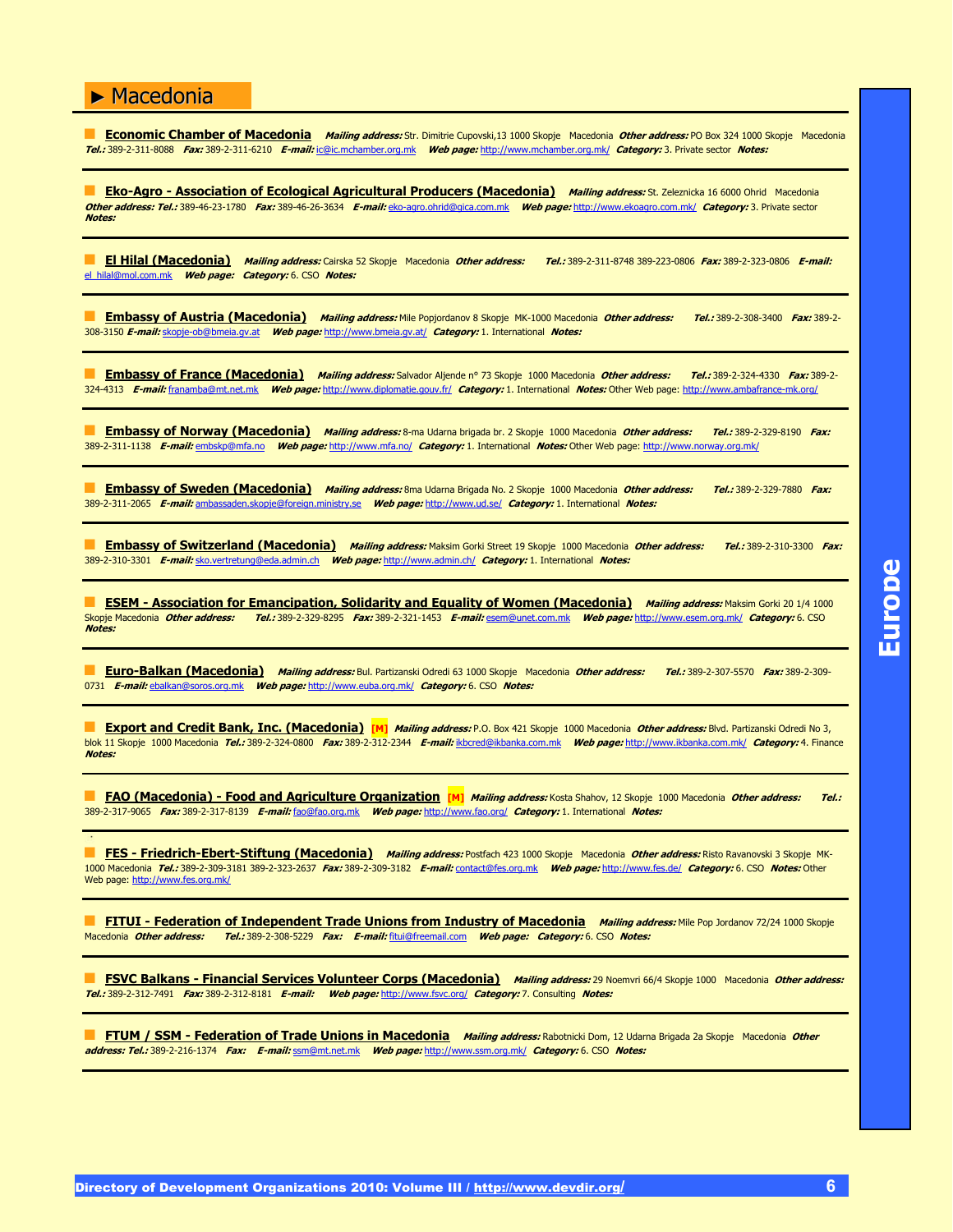**Fundatia Avundipe (Macedonia)** Mailing address: Marsal Tito 71/10 1330 Kriva Palanka Macedonia Other address: Tel.: 389-31-37-5986 Fax: E**mail: Web page:** http://www.avundipe.org **Category:** 6. CSO **Notes:**

" **Government of Macedonia Mailing address:** Macedonia **Other address: Tel.: Fax: E-mail: Web page:** http://www.vlada.mk/ **Category:** 2. Government **Notes:**

**HfH - Habitat for Humanity (Macedonia)** [M] Mailing address: POB 407 1000 Skopje Macedonia Other address: Nikola Parapunov Str. B.B., Kompleks Makoteks, 1 sprat Skopje Macedonia **Tel.:** 389-2-306-1890 **Fax:** 389-2-306-1890 **E-mail:** habitat@habitat.org.mk **Web page:** http://www.habitat.org/ **Category:** 6. CSO **Notes:** Other Web page: http://www.habitat.org.mk/

**HI - Handicap International (Macedonia)** Mailing address: Bulevar Partizanski Odredi 62-1/16 Skopje 1000 Macedonia Other address: Tel.: **Fax: E-mail:** office.skopje@hi-see.org **Web page:** http://www.handicap-international.org/ **Category:** 6. CSO **Notes:** Other Web page: http://www.hi-see.org/

" **Horizonti MicroFinance (Macedonia) [M] Mailing address:** Rampo Levkata 14 1000 Skopje Macedonia **Other address: Tel.:** 389-2-309-3371 **Fax:** 389-2-309-3371 **E-mail:** horizonti@horizonti.org.mk info@horizonti.org.mk **Web page:** http://www.horizonti.org.mk/ **Category:** 6. CSO **Notes:**

**ICRC (Macedonia) - International Committee of the Red Cross** *Mailing address:* **Kairska No 6 Skopje 1000 Macedonia Other address: Tel.:** 389-2-307-1951 **Fax:** 389-2-306-4121 **E-mail:** skopje.sko@icrc.org **Web page:** http://www.icrc.org/ **Category:** 6. CSO **Notes:**

**IFC (Macedonia) - Industrial Finance Corporation, PEP-SE - Private Development Programs Southeast Europe Mailing<br>address: Ulica Makedonija 9-11/III 1000 Skopje Macedonia** *Other address: Tel.:* **389-2-322-3206** *Fax:* **389-2address:** Ulica Makedonija 9-11/III 1000 Skopje Macedonia **Other address: Tel.:** 389-2-322-3306 **Fax:** 389-2-322-3298 **E-mail: Web page:** http://www.ifc.org/ **Category:** 1. International **Notes:** Other Web page: http://www.ifc.org/pepse

**IMF - International Monetary Fund (Macedonia)** [M] Mailing address: Kompleks banki bb Skopje 1000 Macedonia Other address: Tel.: 389-2-312-1034 **Fax:** 389-2-312-1048 **E-mail:** MKDContact@imf.org **Web page:** http://www.imf.org/ **Category:** 1. International **Notes:**

**IMG - International Management Group (Macedonia)** Mailing address: Aluminka Complex, II floor, Partizanski odredi, 70b 1000 Skopje Macedonia **Other address: Tel.:** 389-2-306-4614 **Fax:** 389-2-306-4616 **E-mail:** office@img-int.org **Web page:** http://www.img-int.org/ **Category:** 6. CSO **Notes:**

" **Invest in Macedonia Mailing address:** Nikola Vapcarov 7 Skopje 1000 Macedonia **Other address: Tel.:** 389-2-310-0111 **Fax:** 389-2-310-0110 **E-mail:** fdi@investinmacedonia.com **Web page:** http://www.investinmacedonia.com/ **Category:** 2. Government **Notes:**

**IOM (Macedonia) - International Organization for Migration** *Mailing address:* **P. O. Box 43 Skopje 1000 Macedonia Other address:** Varsavska, 9a 1000 Skopje Macedonia **Tel.:** 389-2-308-8100 389-2-308-2815 **Fax:** 389-2-308-8101 389-2-308-2811 **E-mail:** iomskopje@iomskopje.org.mk **Web page:** http://www.iom.int/ **Category:** 1. International **Notes:** Other Web page: http://www.iomskopje.org.mk/

" **IPPO - Industrial Property Protection Office (Macedonia) Mailing address:** Bul. Ilinden bb. Skopje 1000 Macedonia **Other address: Tel.:** 389-9-122-0232 **Fax:** 389-9-123-9046 **E-mail: Web page:** http://www.ippo.gov.mk **Category:** 2. Government **Notes:**

" **ISC - Institute for Sustainable Communities (Macedonia) Mailing address:** Mitropolit Teodosija Gologanov 124/1 1000 Skopje Macedonia **Other address: Tel.:** 389-2-324-5817 **Fax:** 389-2-324-5818 **E-mail:** isc@isc.org.mk **Web page:** http://www.isc.org.mk/ **Category:** 6. CSO **Notes:**

**KAF / KAS - Konrad Adenauer Foundation (Macedonia)** *Mailing address:* **ul. Maksim Gorki 16 / kat 3 1000 Skopje Macedonia Other address: Tel.:** 389-2-323-1122 **Fax:** 389-2-313-5290 **E-mail:** kas@kas.com.mk **Web page:** http://www.kas.de/ **Category:** 6. CSO **Notes:**

" **KfW Entwicklungsbank (Macedonia) - Kreditanstalt fur Wiederaufbau [M] Mailing address:** Antonie Grubisik 5 Skopje 1000 Macedonia **Other address: Tel.:** 389-2-310-9241 **Fax:** 389-2-321-2466 **E-mail:** kfw.Skopje@kfw.de **Web page:** http://www.kfw-entwicklungsbank.de/ **Category:** 4. Finance **Notes:**

" **KTK - Kvinna Till Kvinna (Macedonia) Mailing address:** Orce Nikolov 164 Skopje Macedonia **Other address: Tel.:** 389-2-306-5746 **Fax:** 389-2-306- 5746 **E-mail:** ktkmk@mol.com.mk **Web page:** http://www.iktk.se/ **Category:** 6. CSO **Notes:**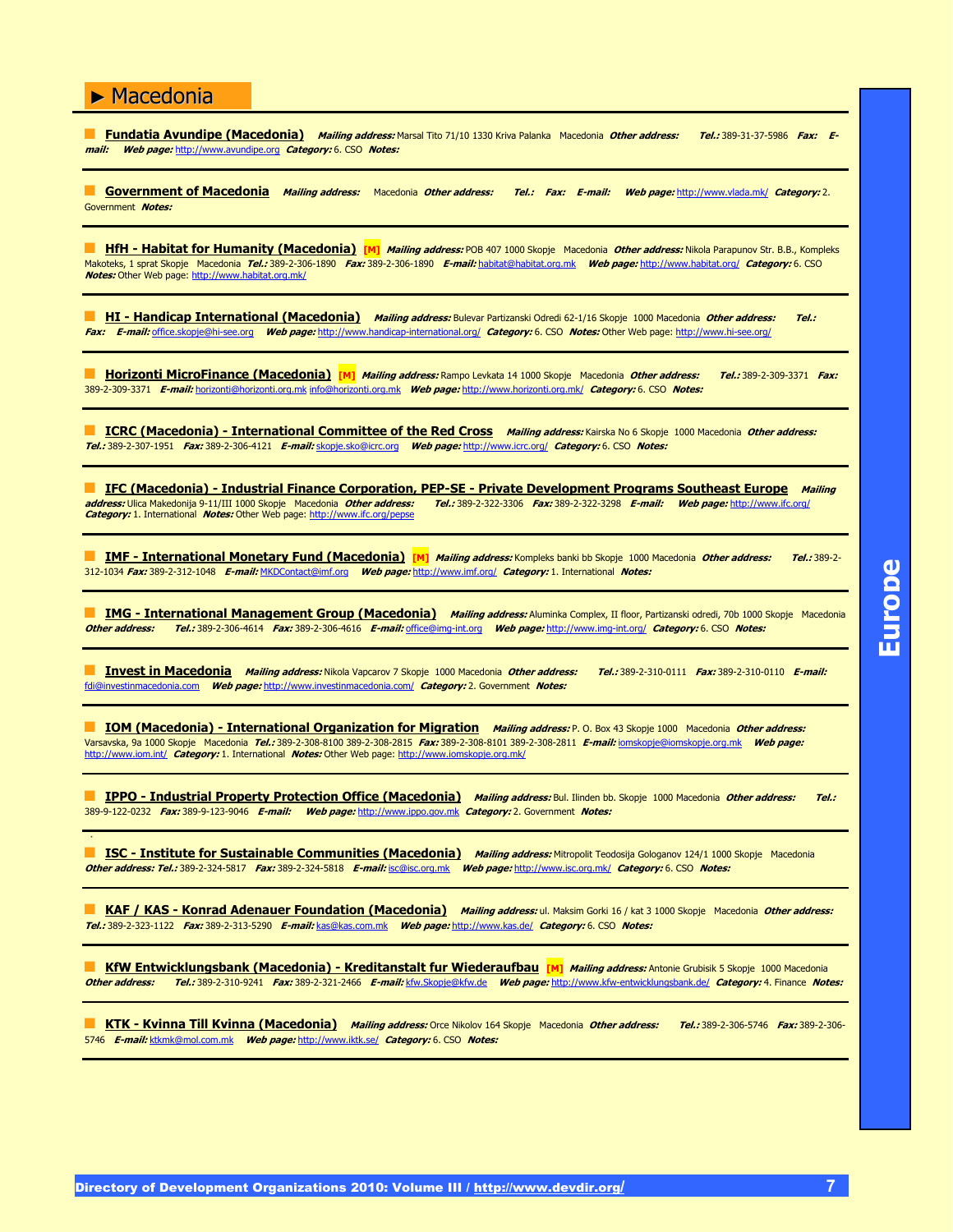" **League of Albanian Women in Macedonia Mailing address:** Macedonia **Other address: Tel.: Fax: E-mail:** grua@mt.net.mk **Web page: Category:** 6. CSO **Notes:**

" **Macedonia Home Page Mailing address:** Macedonia **Other address: Tel.: Fax: E-mail: Web page:** http://www.yellowpages.com.mk/ **Category:** 8. Information **Notes:** Other Web page: http://www.org.mk/ ; http://directory.macedonia.org/

" **Macedonian Academy of Sciences and Arts (Macedonia) Mailing address:** P.O. Box 428 Skopje 91000 Macedonia **Other address:** Bul. Krste Misirkov 2 Skopje Macedonia **Tel.:** 389-2-323-5400 **Fax:** 389-2-323-5500 **E-mail:** makakad@manu.edu.mk **Web page:** http://www.manu.edu.mk/ **Category:** 5. Training and Research **Notes:**

**MaNGO - Macedonian NGO Online (Macedonia)** *Mailing address:* ul. Nikola Orovchanec 25 Veles MK-1400 Macedonia *Other address:* Tel.: 389-4-322-1583 **Fax:** 389-4-321-2450 **E-mail:** webdesk@mango.org.mk **Web page:** http://www.mango.org.mk/ **Category:** 6. CSO **Notes:** Resource: Directory of Macedonian **NGOs** 

**MBDP - Macedonian Bank for Development Promotion (Macedonia) [M]** *Mailing address:* ul. Veljko Vlahovic 26 Skopje 1000 Macedonia **Other address: Tel.:** 389-2-311-5844 **Fax:** 389-2-323-9688 **E-mail:** info@mbdp.com.mk **Web page:** http://www.mbdp.com.mk/ **Category:** 4. Finance **Notes:**

" **MCI - Mercy Corps International (Macedonia) [M] Mailing address:** Partizanski Odredi 70b Skopje Macedonia **Other address: Tel.:** 389-2-306- 2141 **Fax:** 389-2-306-2141 **E-mail:** mcimak@unet.com.mk **Web page:** http://www.mercycorps.org/ **Category:** 6. CSO **Notes:**

" **MCMS - Macedonian Center for International Cooperation (Macedonia) Mailing address:** P.O. Box 55 1060 Skopje Macedonia **Other address:** Nikola Parapunov bb 1060 Skopje Macedonia **Tel.:** 389-2-306-5381 **Fax:** 389-2-306-5298 **E-mail:** mcms@mcms.org.mk **Web page:** http://www.mcms.org.mk/ **Category:** 6. CSO **Notes:** MCIC - Macedonian Center for International Cooperation ; Other Web page: http://www.graganskisvet.org.mk/

" **MEDF - Macedonian Enterprise Development Foundation (Macedonia) Mailing address:** P.O. Box 55 Skopje 1060 Macedonia **Other address:** ul. Nikola Parapunov bb Skopje 1060 Macedonia **Tel.:** 389-2-306-5381 **Fax: E-mail: Web page:** http://www.medf.org.mk/ **Category:** 6. CSO **Notes:**

**Megjashi / FCEWM - First Children's Embassy in the World (Macedonia) Mailing address: str. Kosta Novakovikj 22? 1000 Skopje** Macedonia **Other address: Tel.:** 389-2-246-5316 **Fax:** 389-2-246-3900 **E-mail:** first@childrensembassy.org.mk **Web page:** http://www.childrensembassy.org.mk/ Macedonia **Other address: Tel.:** 389-2-246-5316 Fax: 389-2-246-39<br>Category: 6. CSO Notes: Other Web page: http://www.megjashi.org.mk/

" **Mesecina (Macedonia) Mailing address:** Zivko Brajkovski bb Gostivar Macedonia **Other address: Tel.:** 389-42-22-2272 389-42-22-2271 **Fax:** 389-42-22- 2272 **E-mail:** mesecina@mt.net.mk **Web page:** http://www.mesecina.org.mk/ **Category:** 6. CSO **Notes:**

" **MHC - Macedonian Helsinki Committee for Human Rights (Macedonia) Mailing address:** PO Box 58 1000 Skopje Macedonia **Other address:** Ul. Dame Gruev 8/5 1000 Skopje Macedonia **Tel.:** 389-2-311-9073 **Fax:** 389-2-329-0469 **E-mail:** helkom@mhc.org.mk **Web page:** http://www.mhc.org.mk/ **Category:** 6. CSO **Notes:**

**MIA - Macedonian Information Agency (Macedonia)** *Mailing address:* Bojmija K-2 1000 Skopje Macedonia Other address: Tel.: 389-2-246-1600 **Fax:** 389-2-246-4048 **E-mail:** mia@mia.com.mk **Web page:** http://www.mia.com.mk/ **Category:** 2. Government **Notes:**

**Ministry of Agriculture, Forestry and Water Supply (Macedonia)** Mailing address: Leninova St. 2 1000 Skopje Macedonia Other address: **Tel.:** 389-2-313-4477 **Fax:** 389-2-323-9429 **E-mail: Web page:** http://www.mzsv.gov.mk/ **Category:** 2. Government **Notes:**

**Ministry of Culture (Macedonia)** Mailing address: Blvd. Ilinden bb 1000 Skopje Macedonia Other address: Tel.: 389-2-311-8022 Fax: 389-2-312-7112 **E-mail: Web page:** http://www.culture.in.mk/ **Category:** 2. Government **Notes:**

**Ministry of Economy (Macedonia)** *Mailing address:* **Jurij Gagarin No.15, Beton A.D. building 1000 Skopje Macedonia Other address: Tel.: 389-2-308-**4470 **Fax:** 389-2-308-4472 **E-mail: Web page:** http://www.economy.gov.mk/ **Category:** 2. Government **Notes:**

" **Ministry of Education and Science (Macedonia) Mailing address:** Dimitrie Cupovski no. 9 1000 Skopje Macedonia **Other address: Tel.:** 389-2- 311-7896 **Fax:** 389-2-311-8414 **E-mail: Web page:** http://www.mon.gov.mk/ **Category:** 2. Government **Notes:**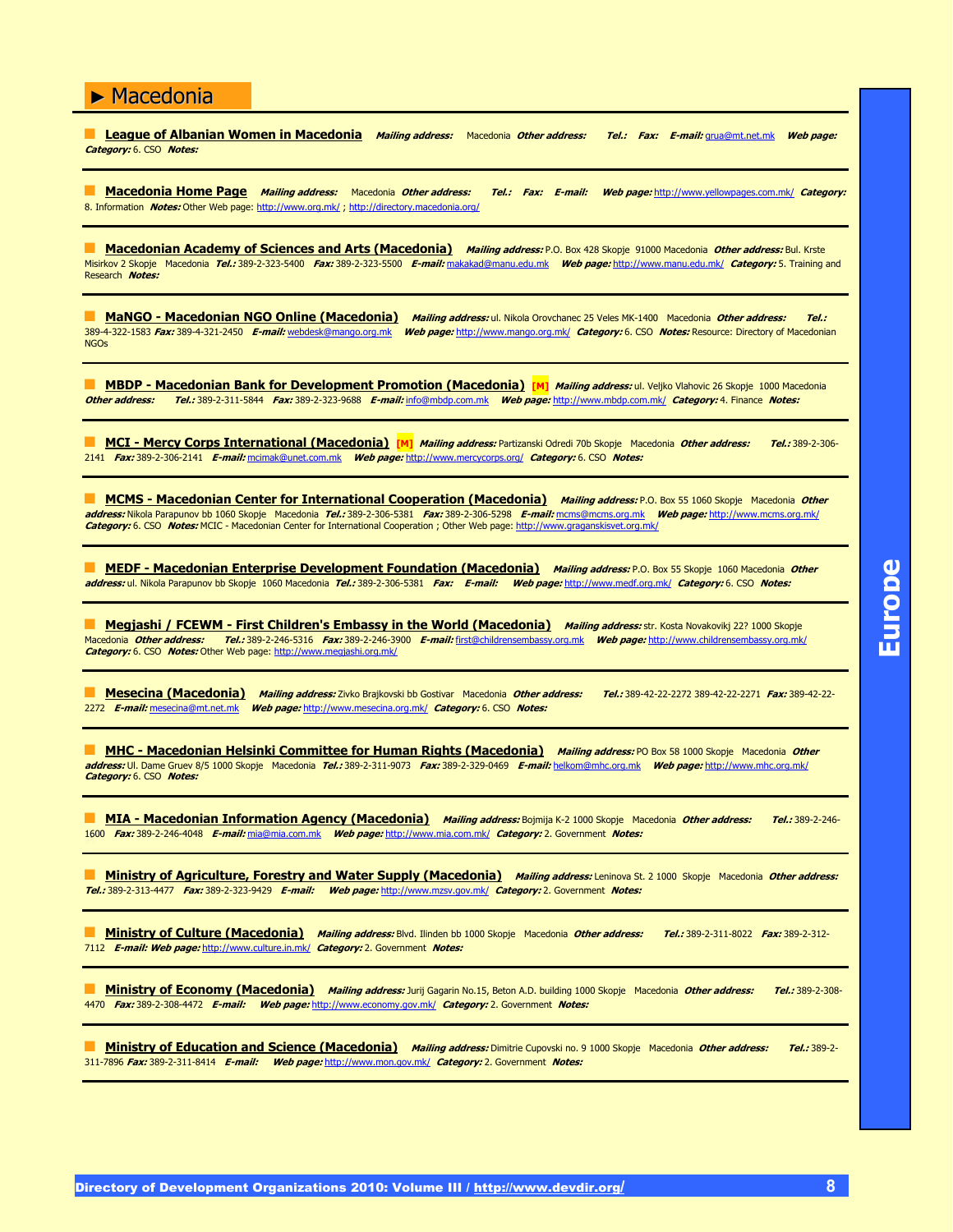" **Ministry of Environment and Physical Planning (Macedonia) Mailing address:** Drezdenska 52 1000 Skopje Macedonia **Other address: Tel.:** 389-2-233-6930 **Fax:** 389-2-233-6931 **E-mail:** info@moe.gov.mk **Web page:** http://www.moe.gov.mk/ **Category:** 2. Government **Notes:**

" **Ministry of Finance (Macedonia) Mailing address:** Dame Gruev 14 Skopje 91000 Macedonia **Other address: Tel.:** 389-2-311-7288 **Fax:** 389-2-311- 7280 **E-mail:** finance@finance.gov.mk **Web page:** http://www.finance.gov.mk/ **Category:** 2. Government **Notes:**

" **Ministry of Foreign Affairs (Macedonia) Mailing address:** Dame Gruev 6 1000 Skopje Macedonia **Other address: Tel.:** 389-2-311-0333 **Fax:** 389-2-311-5790 **E-mail:** mailmnr@mfa.gov.mk **Web page:** http://www.mfa.gov.mk/ **Category:** 2. Government **Notes:**

" **Ministry of Health (Macedonia) Mailing address:** Vodnjanska bb 1000 Skopje Macedonia **Other address: Tel.:** 389-2-314-7147 **Fax:** 389-2-311-3014 **E-mail: Web page:** http://www.zdravstvo.gov.mk/ **Category:** 2. Government **Notes:**

" **Ministry of Justice (Macedonia) Mailing address:** Dimitrie Cupovski no. 9 1000 Skopje Macedonia **Other address: Tel.:** 389-2-311-7277 **Fax:** 389-2- 322-6975 **E-mail: Web page:** http://www.covekovi-prava.gov.mk/ **Category:** 2. Government **Notes:**

**Ministry of Labor and Social Policy (Macedonia)** *Mailing address:* **Dame Gruev no. 14 1000 Skopje Macedonia Other address: Tel.: 389-2-311-**7288 **Fax:** 389-2-311-8242 **E-mail: Web page:** http://www.mtsp.gov.mk/ **Category:** 2. Government **Notes:**

" **Ministry of Local Self-Government (Macedonia) Mailing address:** Dame Gruev no. 14 1000 Skopje Macedonia **Other address: Tel.:** 389-2-310- 6302 **Fax:** 389-2-310-6303 **E-mail: Web page:** http://www.mls.gov.mk/ **Category:** 2. Government **Notes:**

**Ministry of Transport and Communications (Macedonia)** *Mailing address:* Square Crvena Skopska Opstina no. 4 1000 Skopje Macedonia Other **address: Tel.:** 389-2-312-3292 **Fax:** 389-2-314-5497 **E-mail: Web page:** http://www.mtc.gov.mk/ **Category:** 2. Government **Notes:**

" **MOQS - Macedonian Organization for Quality and Standardization Mailing address:** Dimitrie Cuposki 13 Skopje 9100 Macedonia **Other address: Tel.:** 389-2-323-3200 **Fax:** 389-2-311-6210 **E-mail: Web page: Category:** 3. Private sector **Notes:**

" **Moznosti Humanitarian Association (Macedonia) [M] Mailing address:** bul. Jane Sandanski Nr. 111 1000 Skopje Macedonia **Other address: Tel.:** 389-2-240-1051 **Fax:** 389-2-240-1050 **E-mail:** moznosti@moznosti.com.mk contact@moznosti.com.mk **Web page:** http://www.moznosti.com.mk/ **Category:** 6. CSO **Notes:**

**MRC - Macedonian Red Cross (Macedonia)** *Mailing address:* **No. 13 Bul. Koco Racin 1000 Skopje Macedonia Other address: Tel.: 389-2-311-**4355 **Fax:** 389-2-323-0542 **E-mail:** mrc@redcross.org.mk **Web page:** http://www.redcross.org.mk/ **Category:** 6. CSO **Notes:**

**MRDS - Millennium Relief and Development Services (Macedonia)** *Mailing address:* Bul.Stiv.Naumov 22/1-4 1000 Skopie Macedonia Other **address: Tel.:** 389-2-323-9897 **Fax:** 389-2-323-9897 **E-mail:** contact@mrds-macedonia.org **Web page:** http://www.mrds.org/ **Category:** 6. CSO **Notes:** Other Web page: http://www.mrds-macedonia.org/

**MSE - Macedonian Stock Exchange Mailing address: Mito Hadzivasilev No.20 Skopje 91000 Macedonia Other address: Tel.: 389-2-312-2055 <b>Fax:** 389-2-312-2069 **E-mail:** mse@mse.org..mk **Web page:** http://www.mse.org.mk/ **Category:** 4. Finance **Notes:**

" **Municipity of Skopje (Macedonia) Mailing address:** bul. Ilinden bb 1000 Skopje Macedonia **Other address: Tel.:** 389-2-329-7236 **Fax:** 389-2-316- 5445 **E-mail: Web page:** http://www.skopje.gov.mk/ **Category:** 2. Government **Notes:**

**MWRC - Macedonian Women's Rights Centre - Shelter Centre (Macedonia) Mailing address: Bozidar Adzijata 1-1/6 Skopje 1000** Macedonia **Other address: Tel.:** 389-7-055-0792 **Fax:** 389-2-277-2400 **E-mail:** contact@mwrc.com.mk **Web page:** http://www.mwrc.com.mk/ **Category:** 6. CSO **Notes:**

**MZZPR - Macedonian Occupational Safety and Health Association (Macedonia)** Mailing address: st. Nevena G.Dunja 13 1000 Skopje Macedonia **Other address: Tel.:** 389-2-277-4868 **Fax: E-mail:** kontakt@mzzpr.org.mk **Web page:** http://www.mzzpr.org/ **Category:** 5. Training and Research **Notes:**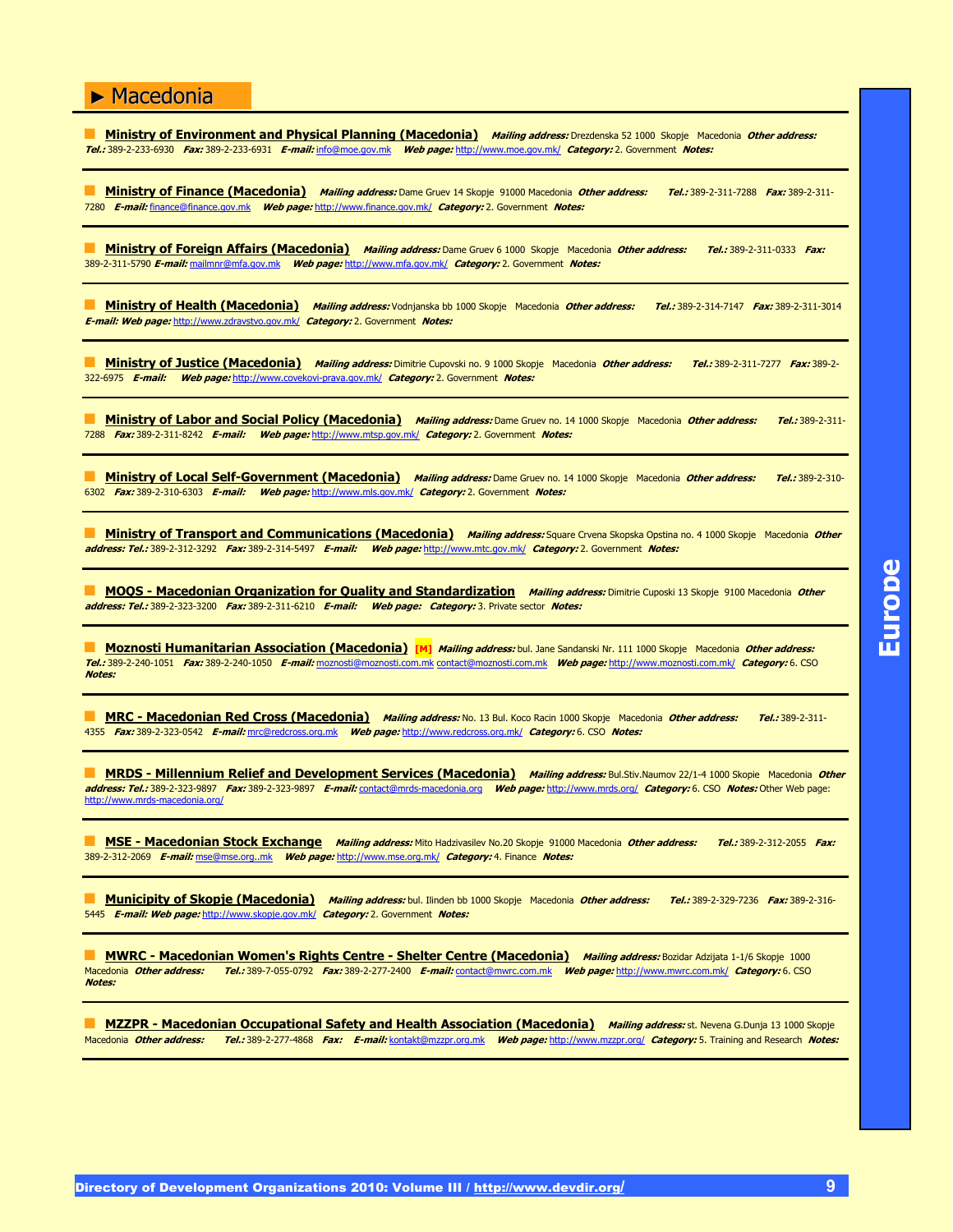**NBRM - National Bank of the Republic of Macedonia [M]** *Mailing address:* P.O. Box 401 Skopje Macedonia *Other address:* Kompleks Banki bb Skopje 91000 Macedonia **Tel.:** 389-2-310-8108 **Fax:** 389-2-310-8357 **E-mail: Web page:** http://www.nbrm.gov.mk/ **Category:** 4. Finance **Notes:**

" **NDC - Nansen Dialogue Centre (Macedonia) Mailing address:** DTC Leptokarija, sektor 1, lokal 10a 1000 Skopje Macedonia **Other address: Tel.:** 389-2-307-9739 **Fax:** 389-2-307-9733 **E-mail:** ndcskopje@ndc.net.mk **Web page:** http://www.nansen-dialog.net/ **Category:** 6. CSO **Notes:** Other Web page: http://www.ndc.net.mk/

" **NRC - Norwegian Refugee Council (Macedonia) [M] Mailing address:** Str. Zeleznicka 53 1000 Skopje Macedonia **Other address: Tel.:** 389-2- 321-7487 **Fax:** 389-2-313-1040 **E-mail:** nrcskopje@yahoo.com **Web page:** http://www.nrc.no/ **Category:** 6. CSO **Notes:**

" **OPM - Consumers Organization of Macedonia (Macedonia) Mailing address:** Vodnjanska str, NN 1000 Skopje Macedonia **Other address: Tel.:** 389-2-321-2440 **Fax:** 389-2-311-3265 **E-mail:** webmaster@opm.com.mk **Web page:** http://www.opm.org.mk/ **Category:** 6. CSO **Notes:**

**The Organization of Women of the City of Skopje (Macedonia)** Mailing address: 11 Oktomvri No.17 Skopje 91000 Macedonia Other address: **Tel.:** 389-2-316-4815 **Fax:** 389-2-316-4815 **E-mail:** osz\_skopje@mt.net.mk **Web page: Category:** 6. CSO **Notes:**

**D OSCE - Organization for Security and Cooperation in Europe (Macedonia) Mailing address:** 11 Oktomvri str. 25, QBE Building 1000 Skopje Macedonia **Other address: Tel.:** 389-2-323-4000 **Fax:** 389-2-323-4234 **E-mail:** info-MK@osce.org **Web page:** http://www.osce.org/ **Category:** 1. International **Notes:**

**OSI - Open Society Institute (Macedonia)** Mailing address: P.O.B. 378 Skopje 91000 Macedonia Other address: Bul. Jane Sandanski 111 Skopje Macedonia **Tel.:** 389-2-244-4488 **Fax:** 389-2-244-4499 **E-mail:** osi@soros.org.mk **Web page:** http://www.soros.org.mk/ **Category:** 6. CSO **Notes:** Other Web page: http://www.euba.org.mk/, Euro Balkan

**PEN Centre (Macedonia)** *Mailing address:* **Maksim Gorki 18 1000 Skopje Macedonia Other address: Tel.: 389-2-313-0054 <b>Fax:** 389-2-313-0054 **mail:** macedpen@unet.com.mk **Web page:** http://www.pen.org.mk/ **Category:** 6. CSO **Notes:** Other Web page: http://www.diversity.org.mk/

" **Phurt - Humanitarian and Charitable Roma Society (Macedonia) Mailing address:** Skopska 3 2320 Delcevo Macedonia **Other address: Tel.:** 389-3-341-2337 **Fax:** 389-3-341-3041 **E-mail:** phurt@mt.net.mk **Web page:** http://www.phurt.20m.com/ **Category:** 6. CSO **Notes:**

**PPC - Permaculture and Peacebuilding Centre (Macedonia)** *Mailing address:* **Hristijan Karpos St. No 43/6 Stip 2000 Macedonia** *Other* **<b>address:** *Tel.:* **389-3-238-8325** *Fax:* **389-3-238-8325** *F-mail:* **ppcst@ppc.org.mk Web address: Tel.:** 389-3-238-8325 **Fax:** 389-3-238-8325 **E-mail:** ppcst@ppc.org.mk **Web page:** http://www.ppcst.org.mk/ **Category:** 6. CSO **Notes:**

**Pro Helvetia (Macedonia) Mailing address:** c/o Embassy of Switzerland, Maksim Gorki 19 Skopje MK-1000 Macedonia Other address: Gjuro Gjakovik 62/9 Skopje MK-1000 Macedonia **Tel.:** 389-2-311-9816 **Fax:** 389-2-311-9816 **E-mail:** mail@scp-mk.net phskopje@on.net.mk **Web page:** http://www.prohelvetia.ch/ **Category:** 1. International **Notes:** Other Web page: http://scp-mk.net/

" **ProCredit Bank (Macedonia) [M] Mailing address:** Bul. Jane Sandanski 109a Skopje 1000 Macedonia **Other address: Tel.:** 389-2-321-9900 **Fax:** 389-2- 321-9901 **E-mail:** info@procreditbank.com.mk **Web page:** http://www.procreditbank.com.mk/ **Category:** 4. Finance **Notes:**

" **Project HOPE (Macedonia) [M] Mailing address:** Nikola Trimpare Street Nr. 18/1-5 1000 Skopje Macedonia **Other address: Tel.:** 389-2-312-0197 **Fax:** 389-2-322-7396 **E-mail:** projecthope@projecthope.org.mk **Web page:** http://www.projecthope.org/ **Category:** 6. CSO **Notes:**

" **Radobank (Macedonia) Mailing address:** Gradski zid, blok 9, local 5 1000 Skopje Macedonia **Other address: Tel.:** 389-2-311-5288 **Fax:** 389-2-311-4891 **E-mail:** radobank@radobank.com.mk **Web page:** http://www.radobank.com.mk/ **Category:** 4. Finance **Notes:**

REC - Regional Environmental Centre (Macedonia) Mailing address: ul. Ilindenska - 118 1000 Skopje Macedonia Other address: Tel.: 389-2-309-0135 **Fax:** 389-2-309-0146 **E-mail:** rec@rec.org.mk **Web page:** http://www.rec.org.mk/ **Category:** 6. CSO **Notes:**

" **Saint Clement of Ohrid University (Macedonia) Mailing address:** Bitola Macedonia **Other address: Tel.: Fax: E-mail: Web page:** http://www.uklo.edu.mk/ **Category:** 5. Training and Research **Notes:**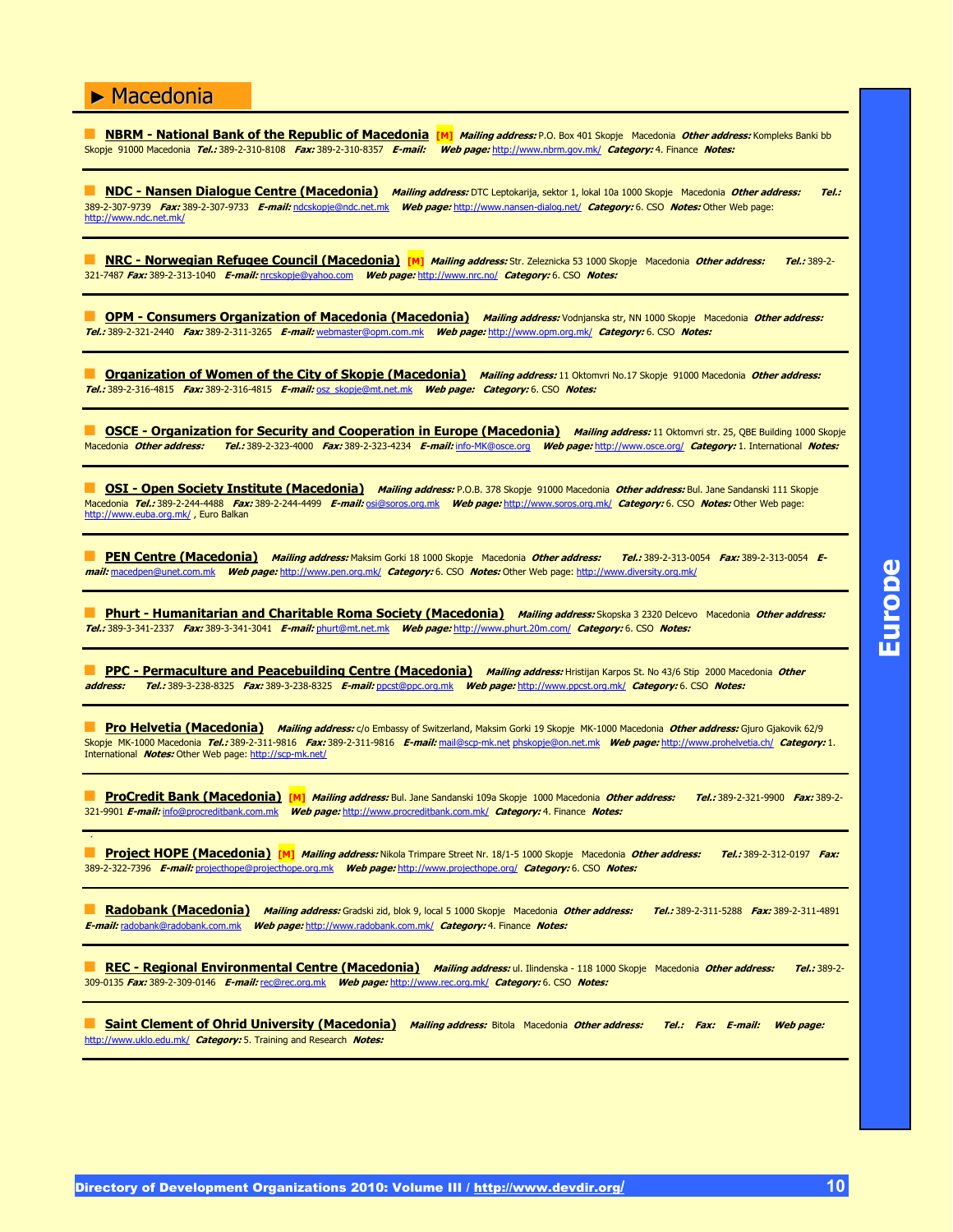**Save the Children (Macedonia)** [M] *Mailing address:* Bul. IIlinden bb blok 12 1000 Skopje Macedonia *Other address:* Tel.: 389-2-311-6284 Fax: 389-2-311-6284 **E-mail:** scmkd@freemail.org.uk **Web page:** http://www.savethechildren.net/ **Category:** 6. CSO **Notes:** Other Web page: http://www.children.org.mk

**SDC (Macedonia) - Swiss Agency for Development and Cooperation** *Mailing address:* **Embassy of Switzerland, Maksim Gorki Street 19<br>Skopje 1000 Macedonia** *Other address: Tel.:* **389-2-310-3340 Fax: 389-2-310-3341 F-mail: skop** Skopje 1000 Macedonia **Other address: Tel.:** 389-2-310-3340 **Fax:** 389-2-310-3341 **E-mail:** skopje@sdc.net **Web page:** http://www.sdc.admin.ch/ **Category:** 1. International **Notes:**

" **SEAF (Macedonia) - Small Enterprise Assistance Funds Mailing address:** Blvd. Partizanski Odredi 62 1000 Skopje Macedonia **Other address: Tel.:** 389-2-307-9611 **Fax:** 389-2-307-9612 **E-mail:** office@seaf.com.mk **Web page:** http://www.seaf.com.mk/ **Category:** 4. Finance **Notes:**

**EC - Securities and Exchange Commission (Macedonia)** Mailing address: st. Dimitrija Cuposki No. 26 1000 Skopje Macedonia Other address: **Tel.:** 389-2-324-4670 **Fax:** 389-2-324-4671 **E-mail:** khv@sec.gov.mk **Web page:** http://www.sec.gov.mk/ **Category:** 4. Finance **Notes:**

**SEI - Secretariat for European Affairs (Macedonia)** Mailing address: Ilindenska b.b. Skopje 1000 Macedonia Other address: Tel.: 389-2-323-9165 **Fax:** 389-2-311-3710 **E-mail:** sei@sei.gov.mk **Web page:** http://www.sei.gov.mk/ **Category:** 2. Government **Notes:**

**SfCG (Macedonia) - Search for Common Ground Mailing address:** Orce Nikolov 63 Skopje Macedonia Other address: Tel.: 389-2-311-8517 **Fax:** 389-2-311-8322 **E-mail:** sfcg@sfcg.org.mk **Web page:** http://www.sfcg.org/ **Category:** 6. CSO **Notes:**

**E** SGNM - Association of the Deaf and Hard of Hearing of Macedonija *Mailing address:* 11 Oktober, 42a Skopje 1000 Macedonia Other **address: Tel.:** 389-2-322-8106 **Fax:** 389-2-322-8106 **E-mail:** sgnm@mt.net.mk **Web page:** http://www.sgnm\_gluvi.org.mk/ **Category:** 6. CSO **Notes:**

**SIDA - Swedish International Development Cooperation Agency (Macedonia) [M]** *Mailing address:* **Embassy of Sweden, Office for<br>Cooperation in Skopje, Nicolai Vapcarov 2/4 1000 Skopje, Macedonia** *Other address: Tel.:* **389-2-**Cooperation in Skopje, Nicolai Vapcarov 2/4 1000 Skopje Macedonia **Other address: Tel.:** 389-2-329-7880 **Fax:** 389-2-311-2065 **E-mail:** sidask@mt.net.mk **Web page:** http://www.sida.se/ **Category:** 1. International **Notes:**

" **SME Commercial Finance Fund (Macedonia) Mailing address:** Naum Naumovski Borce br 76-Vtori sprat 1000 Skopje Macedonia **Other address: Tel.:** 389-2-323-1561 **Fax:** 389-2-323-1558 **E-mail:** SMEFUND@smef.com.mk **Web page:** http://www.smef.com.mk/ **Category:** 4. Finance **Notes:**

**SONK - Trade Union for Education, Science and Culture in the Republic of Macedonia Mailing address: Rabotnicki Dom bb Skopje** 91000 Macedonia **Other address: Tel.:** 389-2-323-5129 **Fax:** 389-2-322-4638 **E-mail: Web page: Category:** 6. CSO **Notes:**

**E SOS Children's Villages / SOS Detsko Selo Makedonija (Macedonia)** *Mailing address:* **ul. Madzari bb 1040 Skopje Macedonia** *Other***<br>address: Tel.: 389-2-253-5010 Fax: 389-2-253-5010 F-mail: selo@sos.org.mk Web page: http:/ address: Tel.:** 389-2-253-5010 **Fax:** 389-2-253-5010 **E-mail:** selo@sos.org.mk **Web page:** http://www.sos-childrensvillages.org/ **Category:** 6. CSO **Notes:**

**St. Cyril and Methodius University (Macedonia) Mailing address:** P.O. Box 576 1000 Skopje Macedonia Other address: bul. Krste Misirkov bb 1000 Skopje Macedonia **Tel.:** 389-2-329-3293 **Fax:** 389-2-329-3293 **E-mail:** ukim@ukim.edu.mk **Web page:** http://www.ukim.edu.mk/ **Category:** 5. Training and Research **Notes:**

**St. Cyril and Methodius University (Macedonia), ISPPI - Institute for Sociological, Political and Juridical Research Mailing address:** P.O. Box 435 Skopje 91000 Macedonia **Other address:** Bulevar Partezanski odredi bb Skopje 91000 Macedonia **Tel.:** 389-2-306-1760 **Fax: E-mail:** isppidir@isppi.ukim.edu.mk ukim@ukim.edu.mk **Web page:** http://www.isppi.ukim.edu.mk/ **Category:** 5. Training and Research **Notes:** Other Web page: http://www.ukim.edu.mk/

" **Statistical Office (Macedonia) Mailing address:** P O Box 506 Skopje 91000 Macedonia **Other address:** Dame Gruev 4 Skopje 91000 Macedonia **Tel.:** 389-2- 329-5600 **Fax:** 389-2-311-1336 **E-mail: Web page:** http://www.stat.gov.mk/ **Category:** 2. Government **Notes:**

" **TI - Transparency International Macedonia / Zero Corruption (Macedonia) Mailing address:** P.O. Box 270 Skopje 1000 Macedonia **Other address: N**aum Naumovski Borce 58 Skopje 1000 Macedonia *Tel.:* 389-2-321-7000 *Fax:* 389-2-321-7000 *E-mail:* i<u>nfo@transparency.org.mk</u> Web page:<br>http://www.transparency.org/ *Category:* 6. CSO *Notes:* Other Web

" **TIKA - Turkish International Cooperation Agency (Macedonia) Mailing address:** Uros Cudokiv Br.2 Skopje 1000 Macedonia **Other address: Tel.:** 389-2-309-1625 **Fax:** 389-2-309-1626 **E-mail:** uskup@tika.gov.tr **Web page:** http://www.tika.gov.tr/ **Category:** 1. International **Notes:**